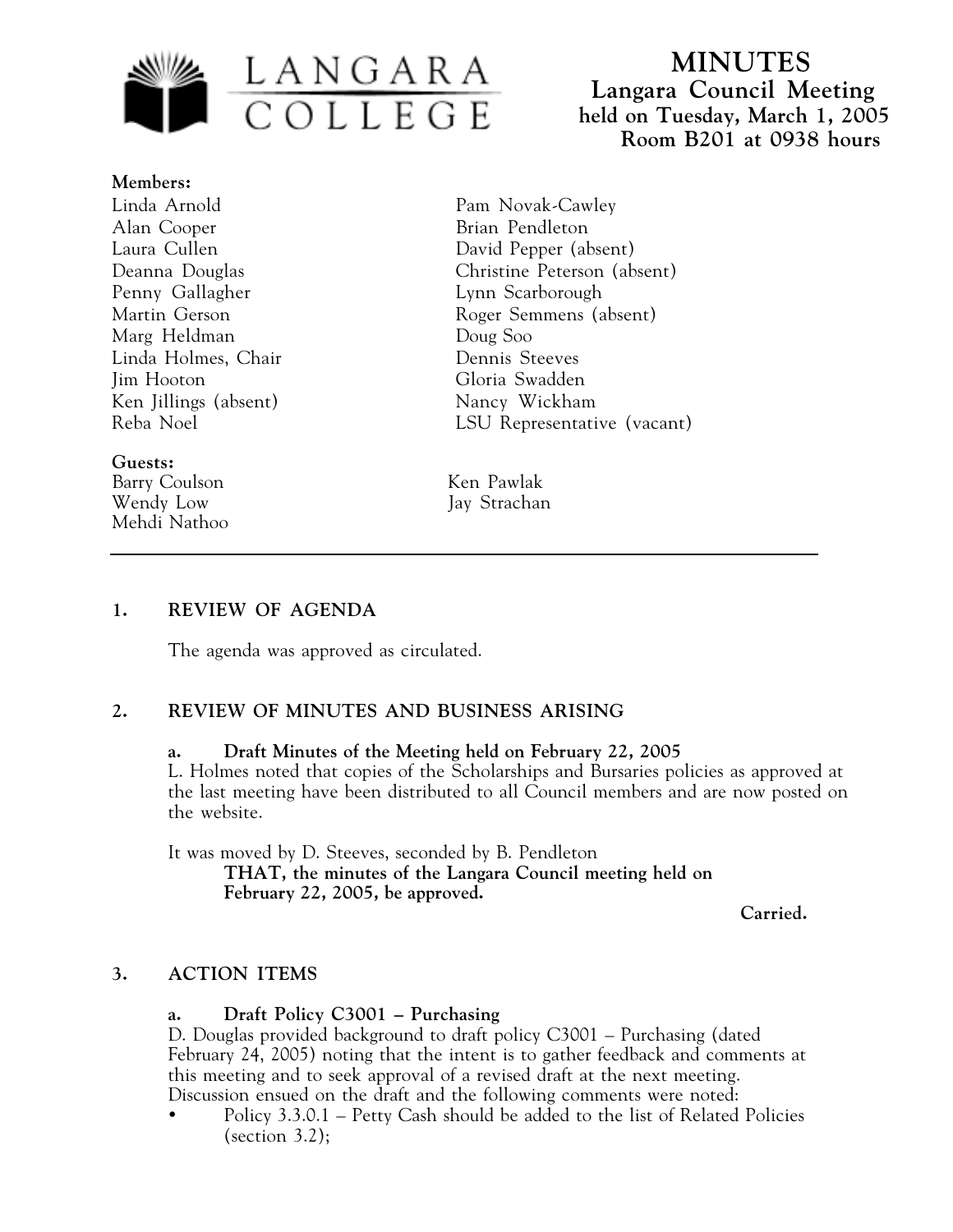- circumstances of single-source suppliers are covered under section 5.6;
- need to clarify that approving a purchase requisition and approving a purchase order are two separate processes with Budget Officers being authorized to approve requisitions;
- the procedures used by the delegated authorities to secure purchases should be referenced or articulated in the policy;
- "software licences" should be added to the list under Appendix 4 (possibly as part of item 1 – Computers and Computer Peripherals);
- employees on leave are considered to be employees (as identified in section  $5.5$ ):
- direct purchases can still be made as isolated in section 5.3. Where possible purchases should be made through the Purchasing department, a process that secures the best price (educational discounts available) and confirms that money is available department's budget line to accommodate the purchase request;
- an RFP does not bind the College to make a selection from those who bid on a project and the College has the discretion to secure the work of employees if it is deemed that the best value for a project is with in-house expertise.

D. Douglas noted that the policy will be revised to incorporate the suggestions noted and will be brought forward to the next Council meeting for approval. It was noted the policy must be in place prior to year-end, in accordance with recommendations made by the auditors.

# **4. INFORMATION ITEMS**

## **a. 2005/06 Budget**

D. Douglas noted a cost recovery item for the 2005/06 budget has been identified and requires consideration by Council. M. Heldman provided detail to the request, explaining that costs for Biology 2105 (Bamfield Field School) have increased and therefore requested that material fees be increased from \$225 per student to \$250.

It was moved by M. Heldman, seconded by M. Gerson

**THAT, material fees for BIOL 2105 be increased to \$250 per student. Carried.**

D. Douglas distributed a document dated March 1, 2005 on the 2005-06 Budget and described the changes that have occurred since the last meeting where a shortfall of approximately \$241,000 had been identified.